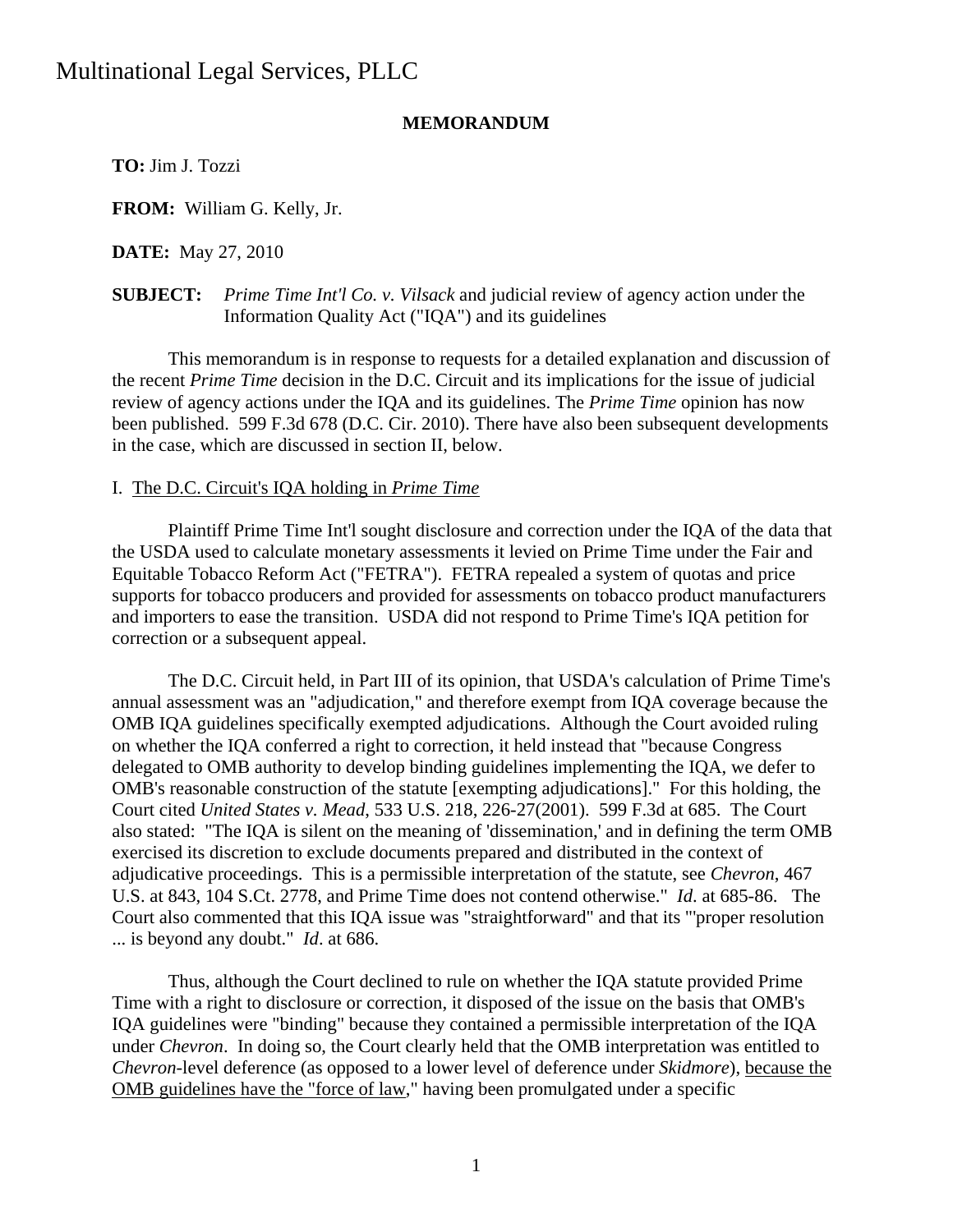$\overline{a}$ 

Congressional delegation in the IQA. In other words, the Court held that the OMB guidelines are legally binding, not just internally binding as might be the case with many Executive orders and agency manuals or handbooks.

 Although the above reading of the *Prime Time* opinion might not seem clear to some who are not familiar with the *Chevron-Mead* line of Supreme Court opinions, the Court's citation to specific pages of *Mead*, as well as its reference to *Chevron* and OMB's interpretation as "permissible," clarifies the matter. The portion of *Mead* that was cited by the Court (at 226-227), which is the only statement in *Mead* that overlaps those two pages, states:

 We hold that administrative implementation of a particular statutory provision qualifies for *Chevron* deference when it appears that Congress delegated authority to the agency generally to make rules carrying the force of law, and that the agency interpretation claiming deference was promulgated in the exercise of that authority. [Emphasis added]

533 U.S. 218, 226-27 (2001). This principle is repeated throughout *Mead*. The *Mead* opinion makes clear that when an agency issues a rule that is entitled to *Chevron*-level deference, "any ensuing regulation is binding in the courts unless procedurally defective, arbitrary or capricious in substance, or manifestly contrary to the statute." 533 U.S. at 227 (footnote omitted, emphasis added). *Mead* contrasted rules that are legally binding and therefore entitled to *Chevron*-level deference with "rulings [that] are best treated like 'interpretations contained in policy statements, agency manuals, and enforcement guidelines' [that] ... are beyond the *Chevron* pale." *Id*. at 234.

 In *Mead*, the Supreme Court determined that when an agency interpretation is not legally binding, it might nevertheless deserve *Skidmore*-level deference, with the degree of that deference depending on the reasonableness and "power to persuade" of the agency interpretation rather than its binding force. *Id*. at 235.

 Therefore, the decision by the D.C. Circuit in *Prime Time* to grant the IQA guidelines *Chevron*-level deference held that the IQA guidelines have "the force of law" and are binding on the courts unless they are "arbitrary and capricious in substance, or manifestly contrary to the statute."

### II. The District Court decision in *Prime Time,* the Parties' Arguments, and the Government's Petition for Rehearing

In the District Court phase of *Prime Time*,<sup>[1](#page-1-0)</sup> the Government argued that the IQA and its guidelines do not create any legally enforceable right, and that the IQA commits agency action to its discretion because there is no meaningful "law to apply." For the first proposition, the Government relied almost exclusively (and repeatedly) on the very brief, and unexplained,

<span id="page-1-0"></span><sup>1</sup> The District Court case was styled *Single Stick, Inc. v. Johanns*, 601 F.Supp. 2d 307 (D.D.C. 2009). Single Stick, Inc. changed its name to Prime Time International Co. before the appeal.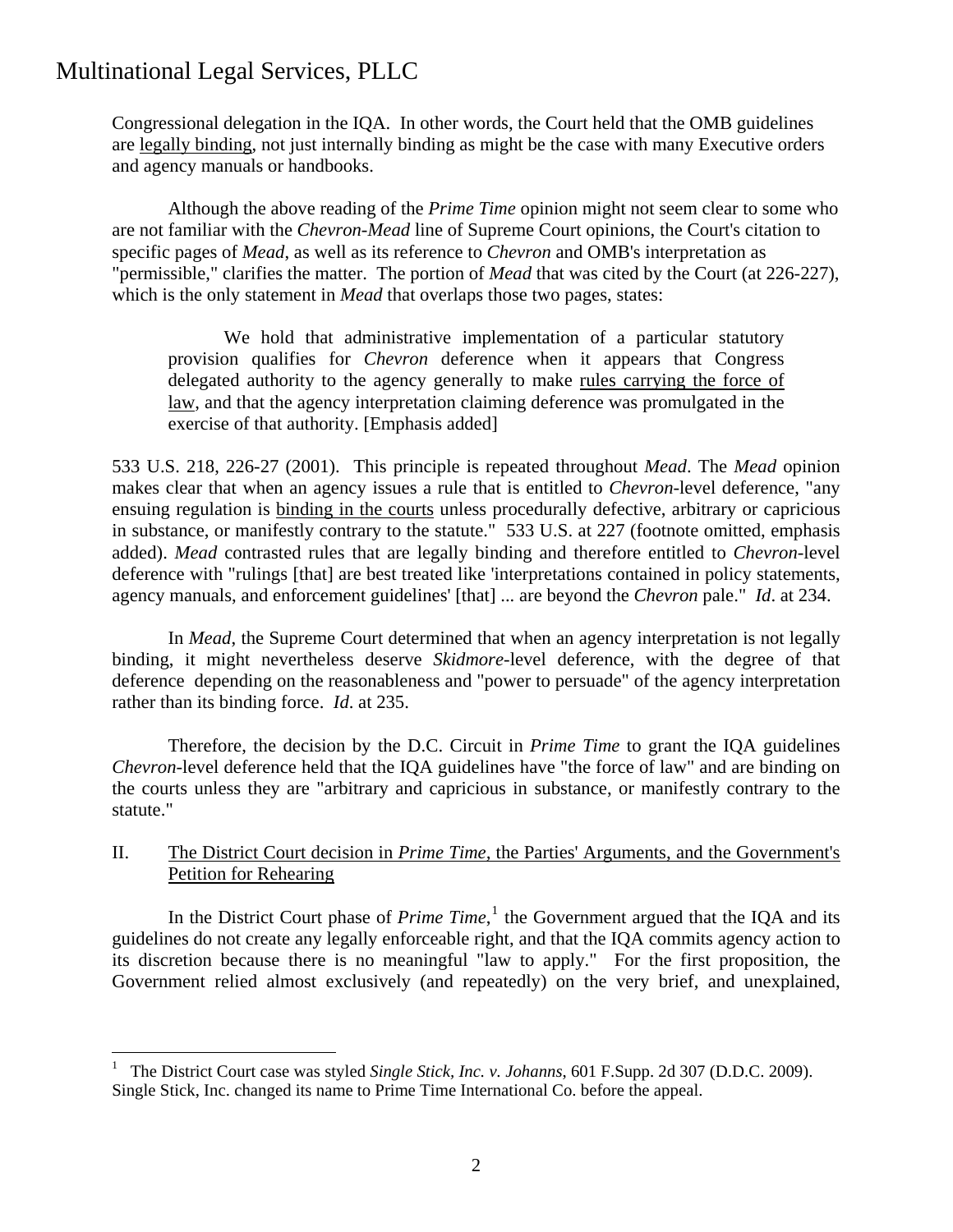statements in the Fourth Circuit's opinion in *Salt Institute v. Leavitt*,<sup>[2](#page-2-0)</sup> and for the second proposition it relied on several broadly-worded statements from the preamble to OMB's 2002 final government-wide guidelines and U.S. District Court decisions in *Salt Institute*[3](#page-2-1) and the *Upper Missouri River* case. [4](#page-2-2)

 Plaintiff Single Stick relied on the plain language of the IQA which states that interested persons can "seek and obtain" correction of information, and it pointed out that there was absolutely no analysis of the IQA issue in the Fourth Circuit's *Salt Institute* opinion in support of the statement the Government relied on, and that established APA case law clearly provided for "law to apply" under the very detailed provisions of the IQA guidelines.

 The District Court in *Single Stick* simply relied on the Fourth Circuit's single-sentence statements in *Salt Institute* to hold that there is no indication in the IQA that persons have a right to seek and correct information. The District Court did not quote the language of the IQA or its Guidelines on this point. The District Court also held that there was no final agency action to review because -- again relying on *Salt Institute* -- the IQA does not vest a right to correction of information. On this point, the District Court also cited the decision of the District Court for the Northern District of California in *Americans for Safe Access v. HHS*,<sup>[5](#page-2-3)</sup> without noting that there was an appeal pending in that case.

 On appeal, Single Stick (now with the new name of Prime Time Int'l) argued that the plain language of the IQA -- "seek and obtain" -- created a right, and that there was a complete lack of analysis in the *Salt Institute* Circuit Court opinion, or even any examination of the language of the statute,<sup>[6](#page-2-4)</sup> and that settled APA case law provides that "law to apply," can be based on very little in the way of guidance. The Government again repeatedly relied on *Salt Institute* as authority for the IQA not creating any rights, but it also argued for the first time that the USDA assessment action was an "adjudication," and therefore specifically exempt from the IQA under the OMB IQA Guidelines, although it did not argue that the OMB Guidelines were entitled to *Chevron*-level deference (or even *Skidmore*-level deference) and that therefore they had the "force of law" and were "binding." In its reply, Prime Time argued that the alleged holding in

<span id="page-2-1"></span>3 345 F.Supp.2d 589 (E.D.Va. 2004).

1

<span id="page-2-2"></span>4 *In re Operation of the Missouri River Sys. Litig*., 363 F.Supp.2d 1145 (D.Minn. 2004), *vacated in part and aff'd in part on other grounds*, 421 F.3d 618 (8th Cir. 2005).

<span id="page-2-3"></span>5 *Americans for Safe Access v. HHS*, Civ. No. 07-1049, WL 214289 (N.D.Cal. 2007) (not reported).

<span id="page-2-4"></span> $6$  Prime Time Int'l also questioned whether the IQA issue had even been put squarely before the court. Indeed, in oral argument before the Fourth Circuit, the Government argued emphatically that the case did not raise an IQA judicial review issue. Also, the Fourth Circuit's opinion referred to the petition that was at issue as "purported" to have been filed under the IQA, and stated that "[b]ecause appellants' lone request was that information be made public, NHLBI construed their petition for correction as a request for information under the Freedom of Information Act (FOIA) and denied it." At 157.

<span id="page-2-0"></span><sup>&</sup>lt;sup>2</sup> 440 F.3d 156 (4th Cir. 2006). The Fourth Circuit stated that "[t]he IQA ... does not create any legal right to information or its correctness." At 159. The Court made a similar brief statement in two other places on the same page.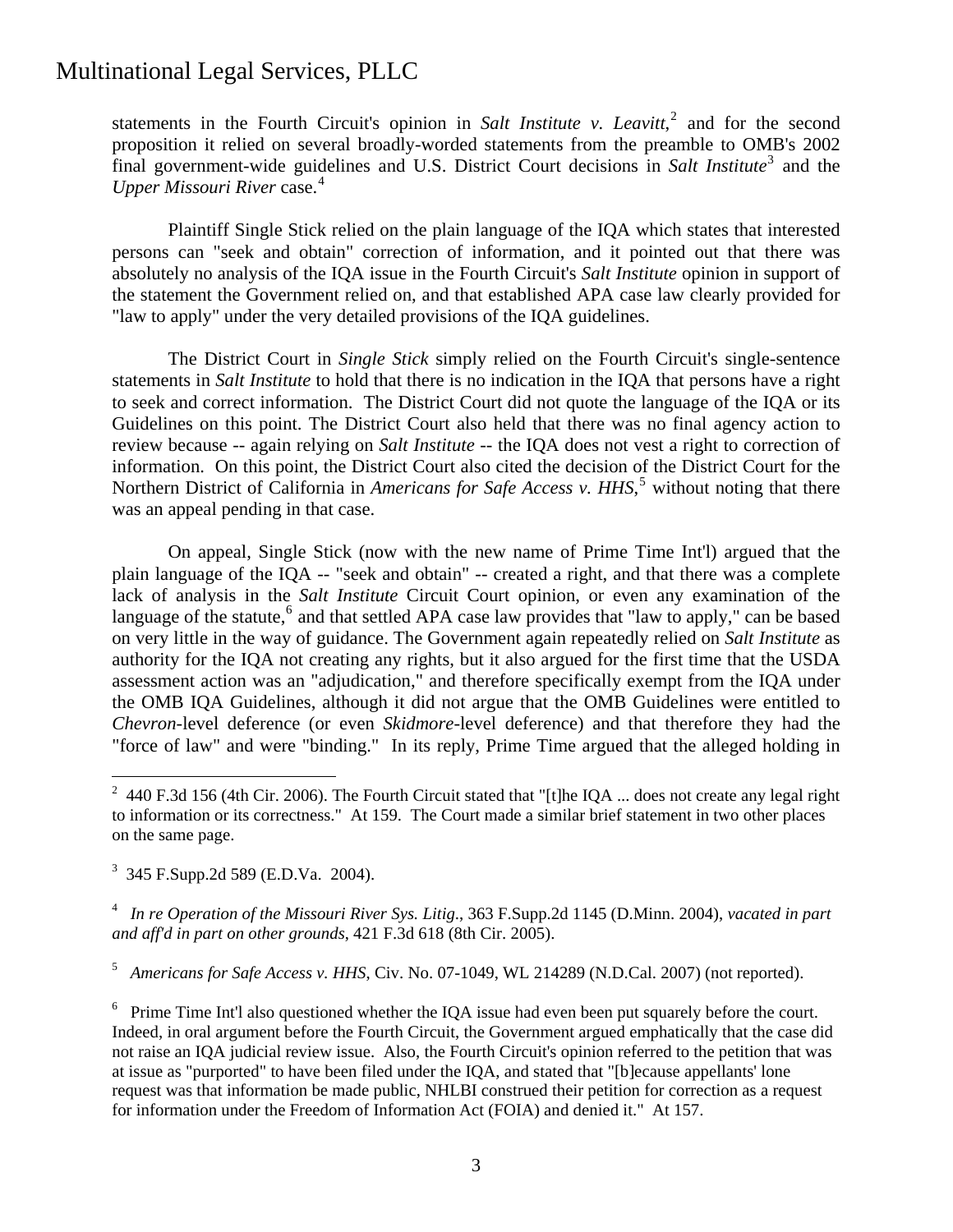$\overline{a}$ 

*Salt Institute* and the Government's position were contrary to the APA and a large and established body of APA case law. It also noted that the *Americans for Safe Access* ("ASA") case in the Ninth Circuit cited by the District Court was on appeal. Prime Time also argued that the Government had waived the "adjudication exemption" issue by not raising it in District Court.

 As discussed above, the D.C. Circuit accepted the Government's "adjudication exemption" argument based on the Supreme Court doctrine of bestowing *Chevron*-level deference on rules that have the force of law, and it did not address any of the IQA arguments made by either side in the District Court, or the District Court's position on the IQA.

 The Government was clearly concerned with the D.C. Circuit's position on the IQA Guidelines and its implications for the pending appeal in the  $ASA$  case in the Ninth Circuit,<sup>[7](#page-3-0)</sup> and it filed a petition for rehearing, even though it had won the case. The Government's petition asked the Circuit Court to clarify that it had not ruled that the IQA created judicially enforceable rights, particularly in view of an article by the Center for Regulatory Effectiveness, which it attached as an exhibit to the petition (Exhibit B), headlined "D.C. Circuit Beats 9th Circuit to the Punch: The Data (Information) Quality Act is Subject to Judicial Review." Prime Time did not file an opposition. The D.C. Circuit denied the Government's petition without an opinion on May 10, 2010. A copy of the petition for rehearing (minus the Circuit opinion as an exhibit) is attached, as well as the Court's per curiam order denying the petition.

### III. Significance of the *Prime Time* decision for IQA judicial review and the pending appeal of Americans for Safe Access ("ASA") in the Ninth Circuit.

 The Government is clearly worried that the *Prime Time* decision could impact the pending *ASA* appeal, as well it should be. The D.C. Circuit is often considered to be the most influential Circuit on APA issues (certainly more so than the Fourth Circuit), and the Government has little more than one short, unexplained statement -- which some consider dicta - - from the *Salt Institute* opinion in the Fourth Circuit on which to rely.

 Although the D.C. Circuit did not explicitly hold that agency action on IQA petition is judicially reviewable under the APA, it went a long way in that direction. One of the Government's primary arguments in the *ASA* case is that the IQA and its guidelines do not create any legally-enforceable rights. Even a casual reading of the OMB IQA guidelines shows that OMB has interpreted<sup>[8](#page-3-1)</sup> the IQA as obligating the agencies to follow certain standards and to

<span id="page-3-0"></span><sup>7</sup> The ASA appeal is still pending as of the date of this memorandum. Oral argument in the ASA case was held on April 14, 2009, so the appeal has been pending for an unusually long time. (The D.C. Circuit's opinion in *Prime Time* was issued a little more than three months after oral argument.}

<span id="page-3-1"></span><sup>&</sup>lt;sup>8</sup> Even absent the OMB Guidelines, the IQA itself appears to contain rights-creating language in requiring agencies to establish mechanism allowing affected persons to "seek and obtain" correction of information. Of course, in order to seek judicial review, a petitioner would have to establish "standing" to bring the case under Article III of the Constitution, and this requirement would likely greatly restrict the number of cases that could be maintained.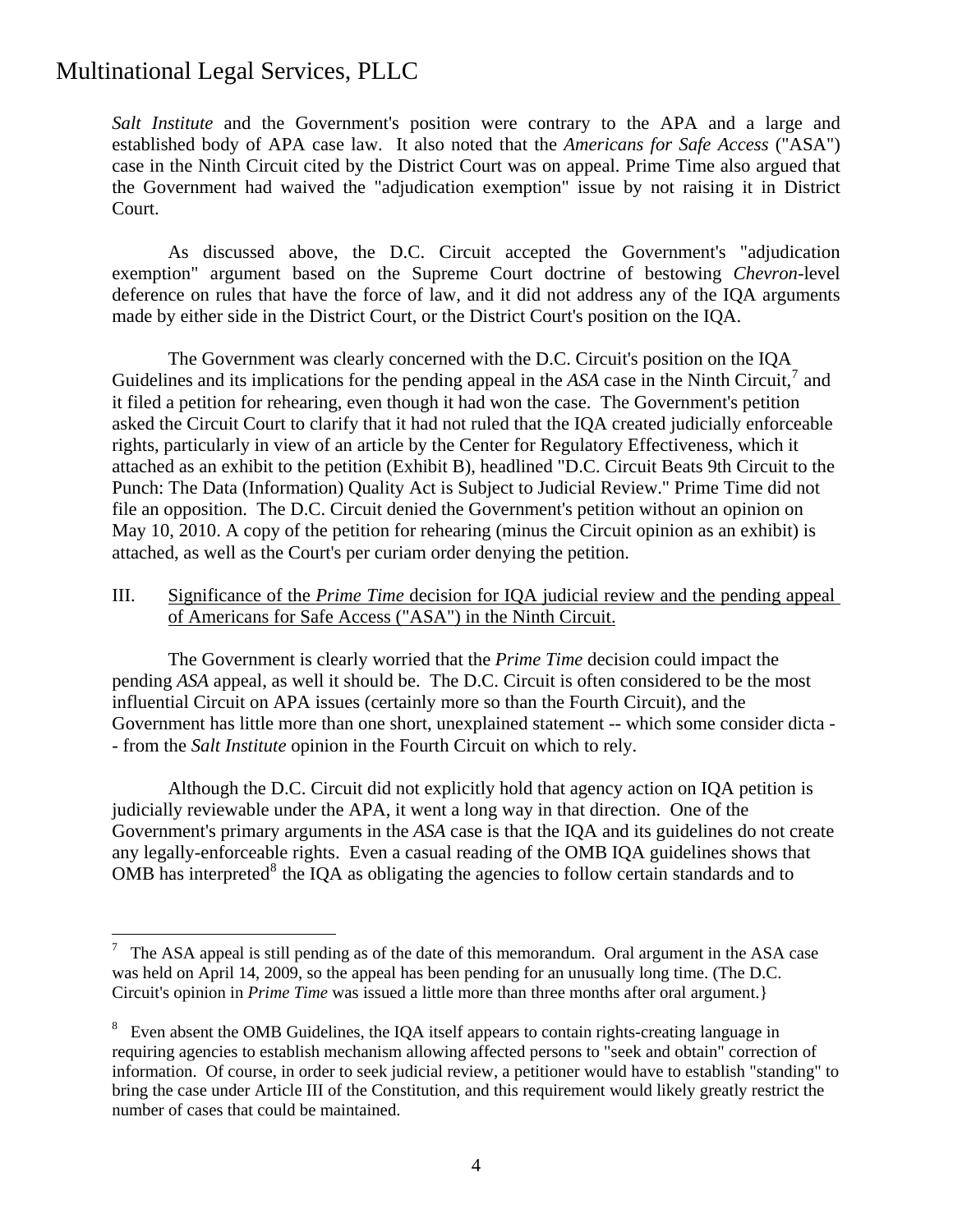respond substantively to non-frivolous petitions for correction in a timely manner.<sup>[9](#page-4-0)</sup> The guidelines (as well as the statute itself) also clearly provide ample "law to apply" under established APA case law. If the Ninth Circuit were to accept the D.C. Circuit's position that the OMB guidelines carry the force of law and are entitled to *Chevron*-level deference, it would undercut the Government's reliance on the *Salt Institute* opinion and leave it with little more than the argument that the APA does not apply because another statute provides an adequate alternative remedy. It will be difficult for the Government to prevail on that argument because there are no alternative proceedings currently under way, and the OMB guidelines, as well as the agency guidelines, require agencies to respond to petitions and petition appeals within definite timeframes.

 Even if the Ninth Circuit were to somehow rule against ASA and deny judicial review, it would have a difficult time drafting an opinion that did not arguably create a Circuit split with the D.C. Circuit (and possibly the Fourth Circuit), thereby setting the stage for possible Supreme Court review.

 On the other hand, if the Ninth Circuit writes a detailed and thoughtful opinion in favor of APA judicial review of agency action on IQA petitions, it would arguably create a split with the Fourth Circuit (although it could be argued that the Fourth Circuit's pronouncement on the IQA was dicta or deserves little regard because of its complete lack of analysis), thereby also possibly setting the stage for Supreme Court review. But even absent Supreme Court review, decisions favorable to IQA judicial review in both the D.C. Circuit and the Ninth Circuit would certainly largely negate the Fourth Circuit's opinion and provide the basis for new IQA APA judicial review cases in both those Circuits.

 It should be kept in mind also that there is more at stake than just the original OMB government-wide guidelines and the conforming agency guidelines. The OMB peer review guidelines<sup>[10](#page-4-1)</sup> were also expressly promulgated pursuant to the IOA, and failure to comply with those guidelines could be considered agency action "without observance of procedure required by law." (5 U.S.C. § 706(2)(d).)<sup>[11](#page-4-2)</sup>

 The impacts of *Prime Time* could also possibly extend to the joint OMB-OSTP "Updated Principles for Risk Assessment" because the Principles Memorandum states that it is intended to

 $\overline{a}$ 

[http://www.whitehouse.gov/omb/assets/omb/inforeg/iqg\\_comments.pdf](http://www.whitehouse.gov/omb/assets/omb/inforeg/iqg_comments.pdf).

<span id="page-4-0"></span><sup>&</sup>lt;sup>9</sup> Although not noted in the OMB Guidelines, the Paperwork Reduction Act, which is supplemented and incorporated by reference into the IQA, expressly requires agencies to follow information policies established by OMB. 44 U.S.C.  $\S$  3506(a)(1)(B).

<span id="page-4-1"></span><sup>10 70</sup> Fed. Reg. 2664 (Jan. 14, 2005).

<span id="page-4-2"></span><sup>&</sup>lt;sup>11</sup> Although the Peer Review guidelines (titled a "Bulletin") state at the end that they are not subject to judicial review, such legal determinations are outside an agency's authority and are questions of law for the courts, as OMB reminded the other agencies when they were developing their original guidelines to conform to the OMB Guidelines. See the Memorandum for President's Management Council from OIRA, dated June 10, 2002, at p. 15 ("[A]gencies should be aware that their statements regarding judicial enforceability might not be controlling in the event of litigation.")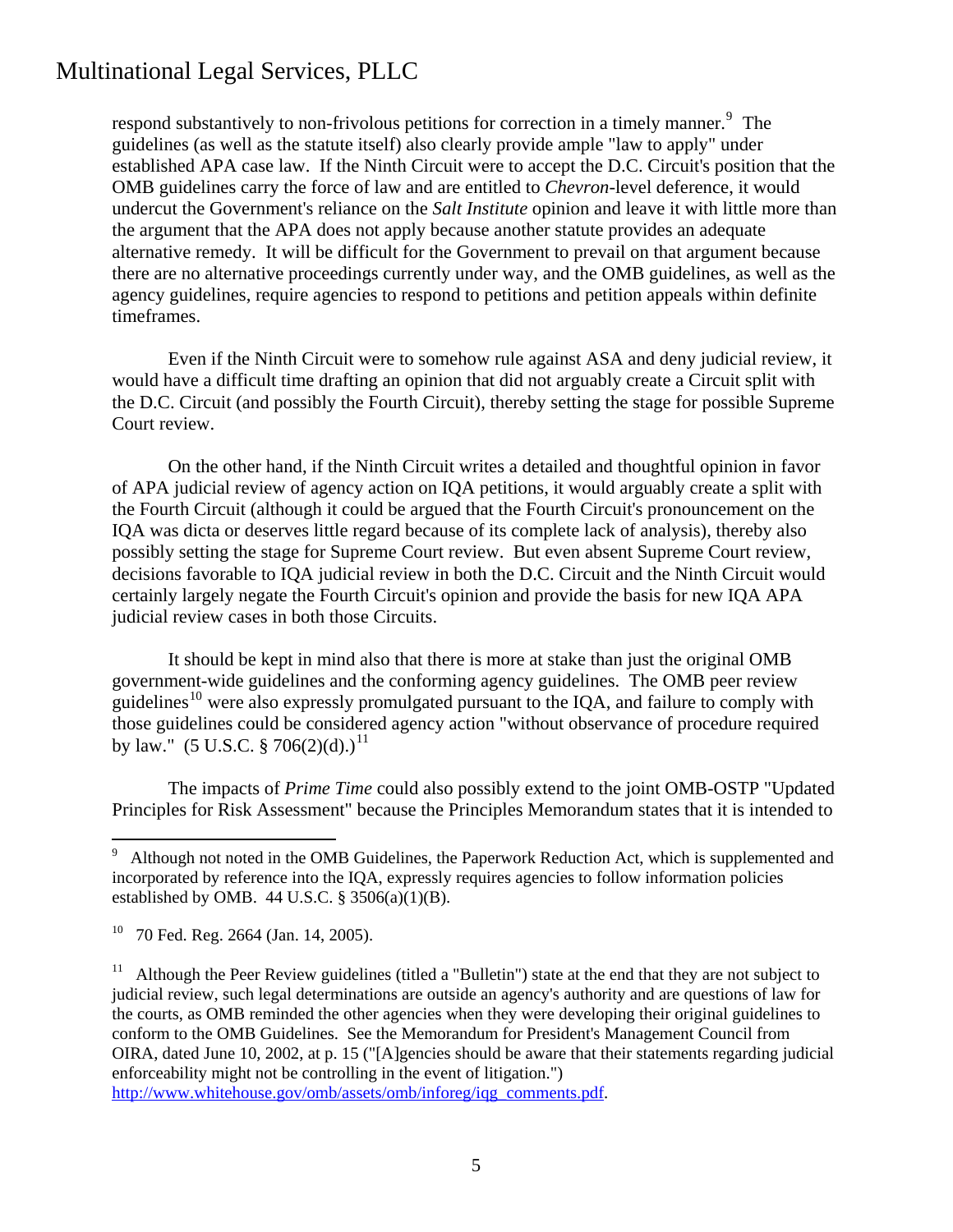be considered an interpretation of those portions of the original OMB government-wide IQA "complement and support" the general IQA Guidelines. $12$  Thus, the Updated Principles would Guidelines that are pertinent to risk assessment, particularly the requirement for "objectivity" contained in the IQA and the OMB government-wide guidelines, as the Principles Memorandum expressly notes. As is well established, the courts give almost absolute deference to an agency's interpretation of its own rules. $^{13}$  $^{13}$  $^{13}$ 

Attachment (Government petition for rehearing with the CRE article as Exhibit B)

<span id="page-5-0"></span> $12\,$ 12 Memorandum to the Heads of Executive Departments and Agencies from OMB and OSTP, dated Sept. 19, 2007, at p. 2 fn. 8. See also p. 6 and other numerous references to the IQA Guidelines. <http://www.whitehouse.gov/omb/assets/omb/memoranda/fy2007/m07-24.pdf>.

<span id="page-5-1"></span><sup>13</sup> *See, e.g., Tozzi v. HHS*, 271 F.3d 301, 311 (D.C. Cir. 2001).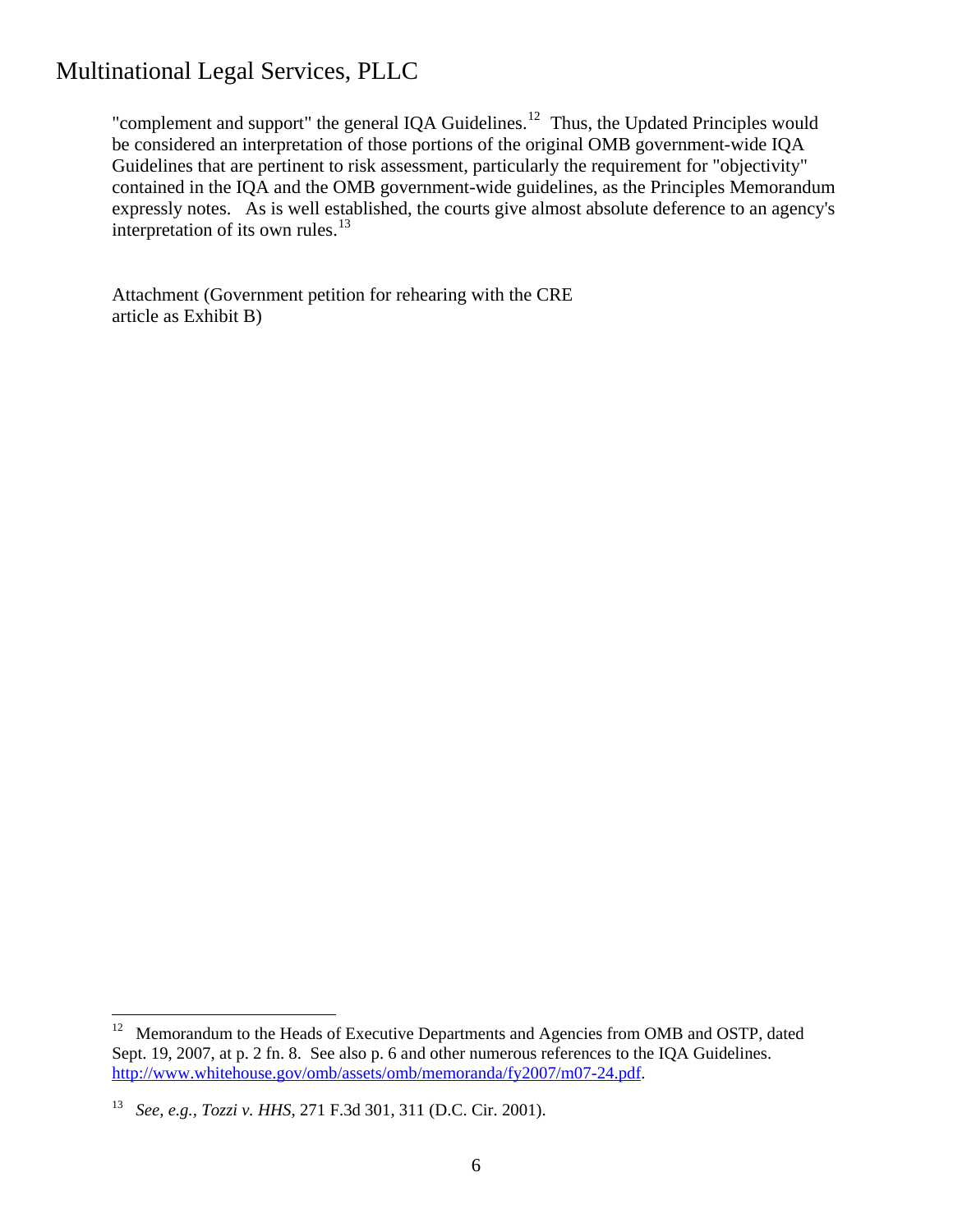Case: 09-5099 Document: 1242665 Filed: 04/30/2010 Page: 1

## [ORAL ARGUMENT HEARD JANUARY 11, 2010]

No. 09-5099  $\frac{1}{2}$  , and the set of the set of the set of the set of the set of the set of the set of the set of the set of the set of the set of the set of the set of the set of the set of the set of the set of the set of the set

> IN THE UNITED STATES COURT OF APPEALS FOR THE DISTRICT OF COLUMBIA CIRCUIT

> > \_\_\_\_\_\_\_\_\_\_\_\_\_\_\_

PRIME TIME INTERNATIONAL COMPANY, FORMERLY KNOWN AS SINGLE STICK, INC., Plaintiff-Appellant,

v.

THOMAS J. VILSACK, SECRETARY OF AGRICULTURE; UNITED STATES DEPARTMENT OF AGRICULTURE, Defendants-Appellees.

\_\_\_\_\_\_\_\_\_\_\_\_\_\_\_

ON APPEAL FROM THE UNITED STATES DISTRICT COURT FOR THE DISTRICT OF COLUMBIA

 $\overline{\phantom{a}}$  , where  $\overline{\phantom{a}}$ 

APPELLEES' PETITION FOR PANEL REHEARING  $\overline{\phantom{a}}$  , where  $\overline{\phantom{a}}$ 

 $\frac{1}{2}$  , and the contribution of  $\frac{1}{2}$  , and  $\frac{1}{2}$  , and  $\frac{1}{2}$  , and  $\frac{1}{2}$  , and  $\frac{1}{2}$  , and  $\frac{1}{2}$  , and  $\frac{1}{2}$  , and  $\frac{1}{2}$  , and  $\frac{1}{2}$  , and  $\frac{1}{2}$  , and  $\frac{1}{2}$  , and  $\frac{1}{2}$ 

 TONY WEST Assistant Attorney General

RONALD C. MACHEN, JR. United States Attorney

MARK B. STERN (202) 514-5089 SYDNEY FOSTER (202) 616-5374 Attorneys, Appellate Staff Civil Division, Room 7258 Department of Justice 950 Pennsylvania Avenue, N.W. Washington, D.C. 20530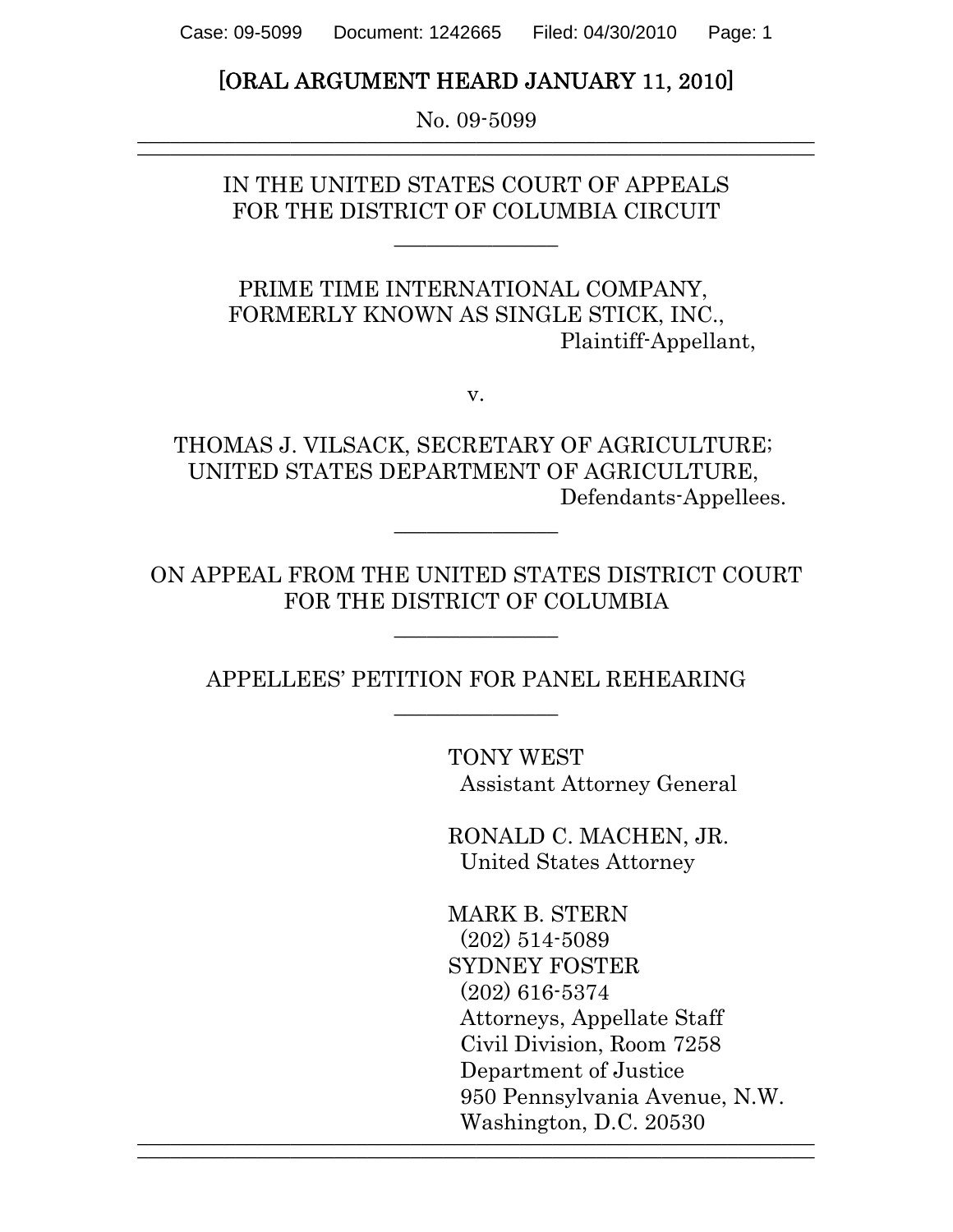For the following reasons, the Government respectfully requests that the panel amend its opinion to clarify that the Court did not decide whether the Information Quality Act ("IQA") creates judicially enforceable rights.

1. Among other claims, plaintiff asserted claims under the Information Quality Act, 44 U.S.C. § 3516 note. See Panel Op. 2 (attached as Exhibit A). The Government opposed these claims on two alternative grounds. The first, and narrower, ground was that the IQA does not apply to information distributed in the context of adjudicative processes. See Gov. Br. 26-28. The second ground — accepted by the district court — was that even when information has been "disseminated" and is thus covered by the statute, the IQA does not create any judicially enforceable rights. Id. at 29-33. Relying in part on the Fourth Circuit's decision in Salt Institute v. Leavitt, 440 F.3d 156 (4th Cir. 2006), the Government explained that the IQA simply "orders the Office of Management and Budget to draft guidelines concerning information quality and specifies what those guidelines should contain." Gov. Br. 29 (quoting Salt, 440 F.3d at 159).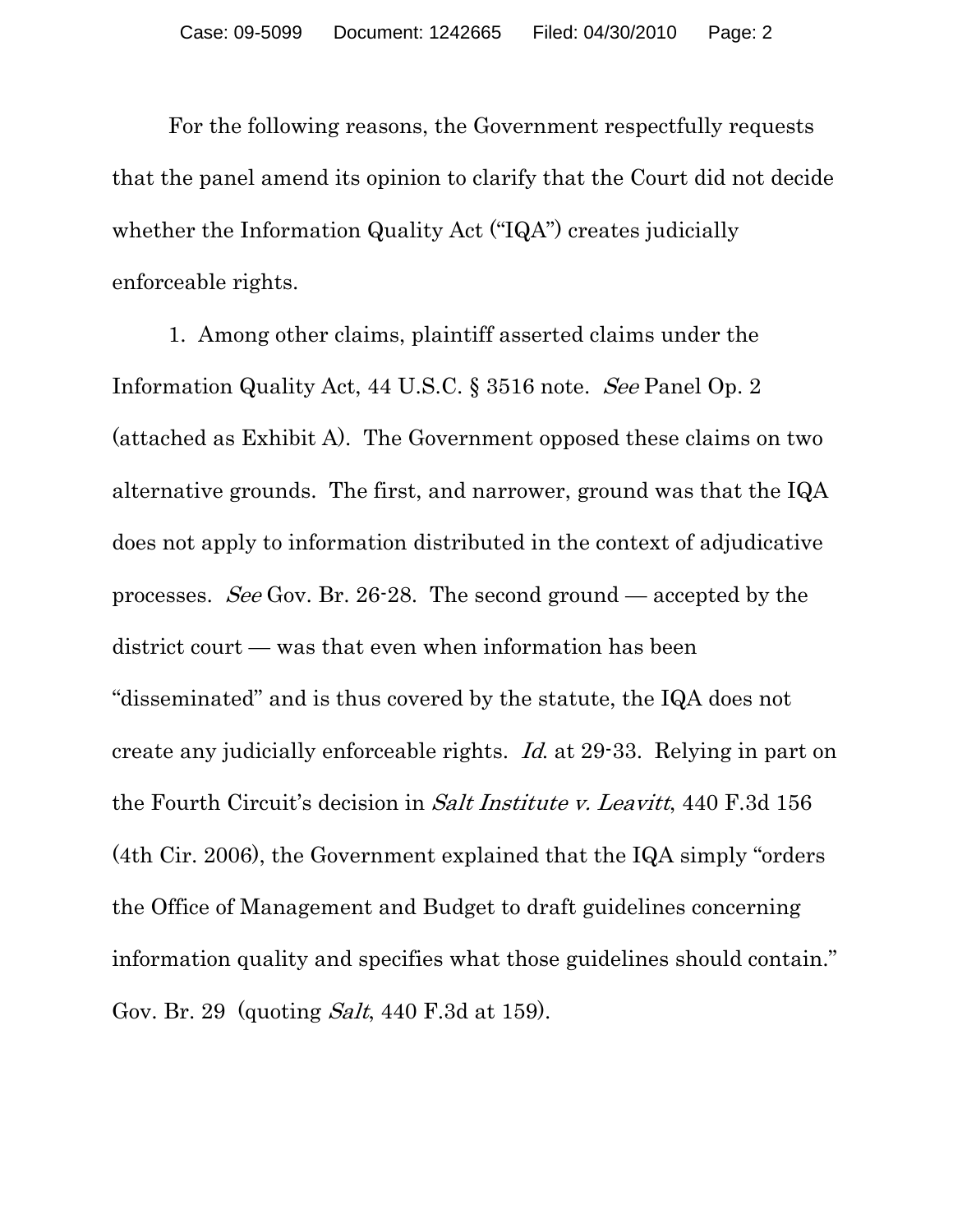2. This Court accepted the Government's first argument and held that the information at issue here is not covered by the IQA. See Panel. Op. 12-16. Accordingly, this Court did not reach the broader ground accepted by the district court and by the Fourth Circuit in Salt. That broader issue is presented in a case now pending before the Ninth Circuit. See Americans for Safe Access v. HHS, No. C 07-01049, 2007 WL 4168511, at \*4 (N.D. Cal. Nov. 20, 2007) ("This order agrees that the IQA and OMB guidelines do not create a duty to perform legally required actions that are judicially reviewable."), appeal pending, No. 07-17388 (9th Cir.).

3. Although this Court's opinion did not address the Government's broader argument or the Salt decision, the Center for Regulatory Effectiveness ("CRE") has urged that this Court implicitly rejected the Government's position on its second argument. The CRE website declares: "D.C. Circuit Beats 9th Circuit to the Punch: The Data (Information) Quality Act is Subject to Judicial Review" and argues that this holding is implicit in this Court's decision. The CRE article is attached as Exhibit B to this petition and is available at

2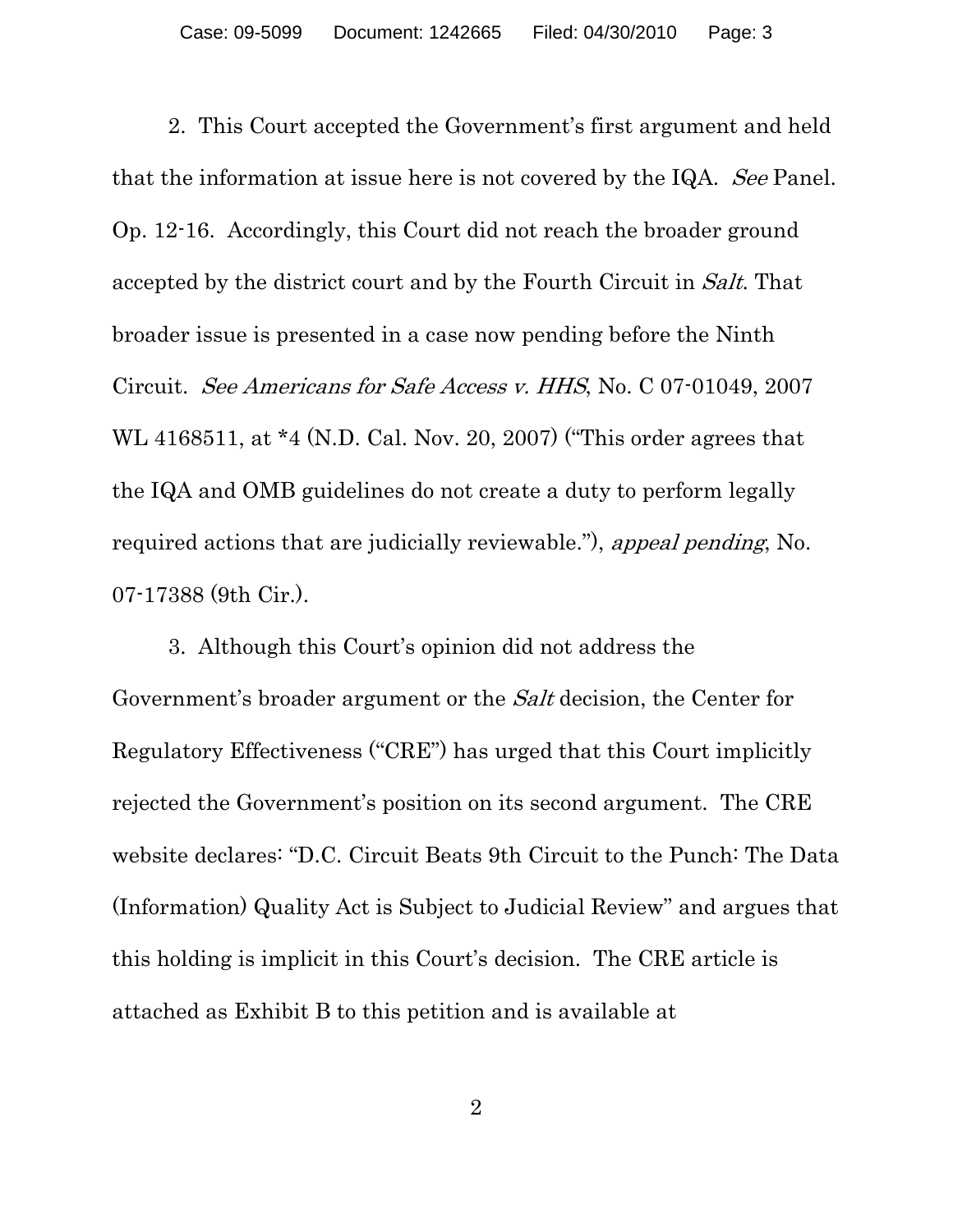http://www.thecre.com/.

4. In our view, it is clear that this Court did not reach the broader issue of IQA enforcement or create an implicit conflict with Salt. Nonetheless, in an abundance of caution, we respectfully request that the Court amend its opinion to clarify that it did not reach the question whether the IQA creates judicially enforceable rights.

Respectfully submitted.

TONY WEST Assistant Attorney General

RONALD C. MACHEN, JR. United States Attorney

MARK B. STERN (202) 514-5089 SYDNEY FOSTER s/Sydney Foster (202) 616-5374 Attorneys, Appellate Staff Civil Division, Room 7258 Department of Justice 950 Pennsylvania Avenue, N.W. Washington, D.C. 20530

APRIL 2010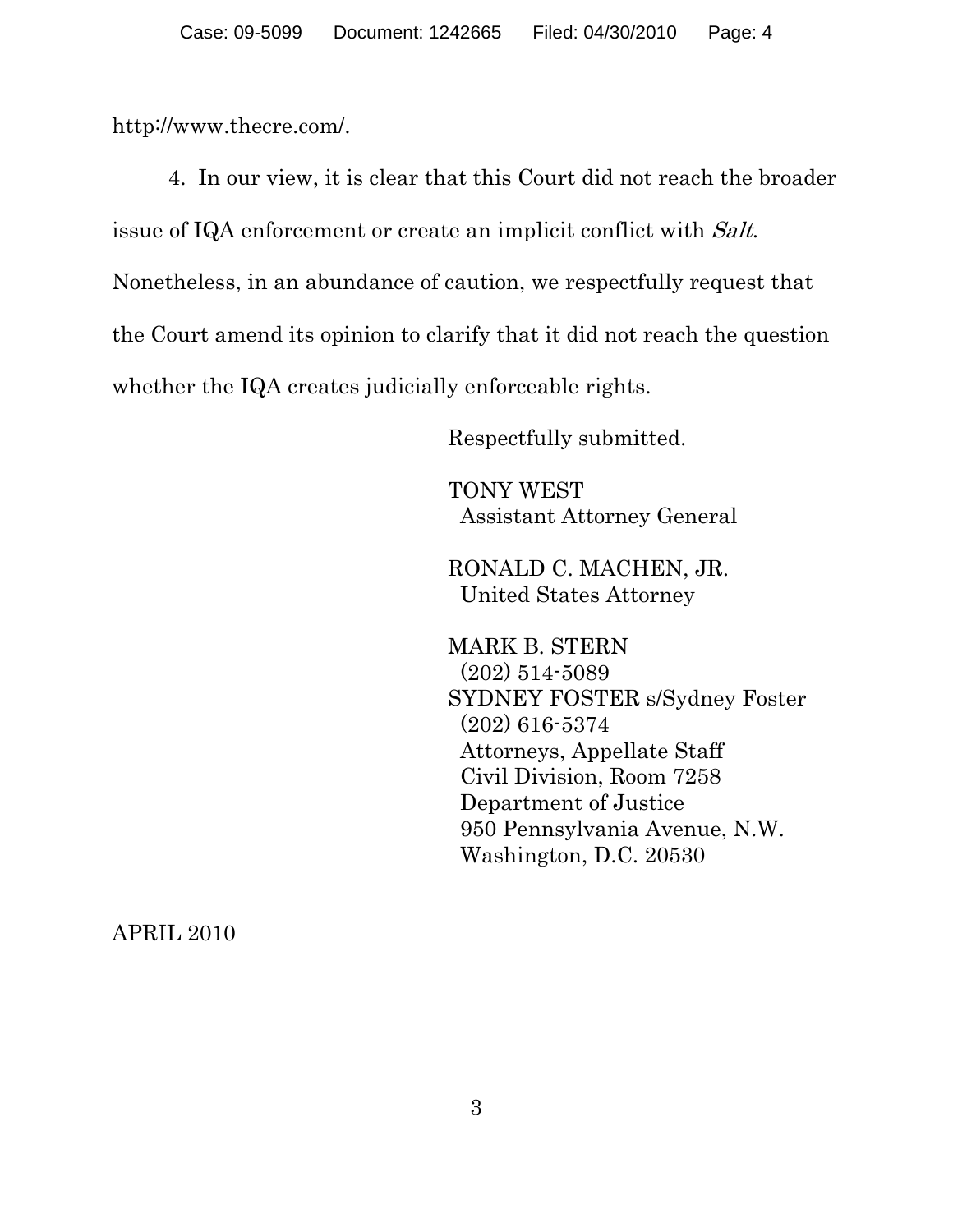# CERTIFICATE AS TO PARTIES

Pursuant to D.C. Circuit Rules  $28(a)(1)(A)$  and  $35(c)$ , appellees

respectfully submit this Certificate As To Parties. The following list

represents all parties, intervenors, and amici appearing before the

district court and this Court:

Prime Time International Company, formerly known as Single Stick, Inc., plaintiff-appellant Thomas J. Vilsack, Secretary of Agriculture, defendant-appellee United States Department of Agriculture, defendant-appellee

> s/ Sydney Foster Sydney Foster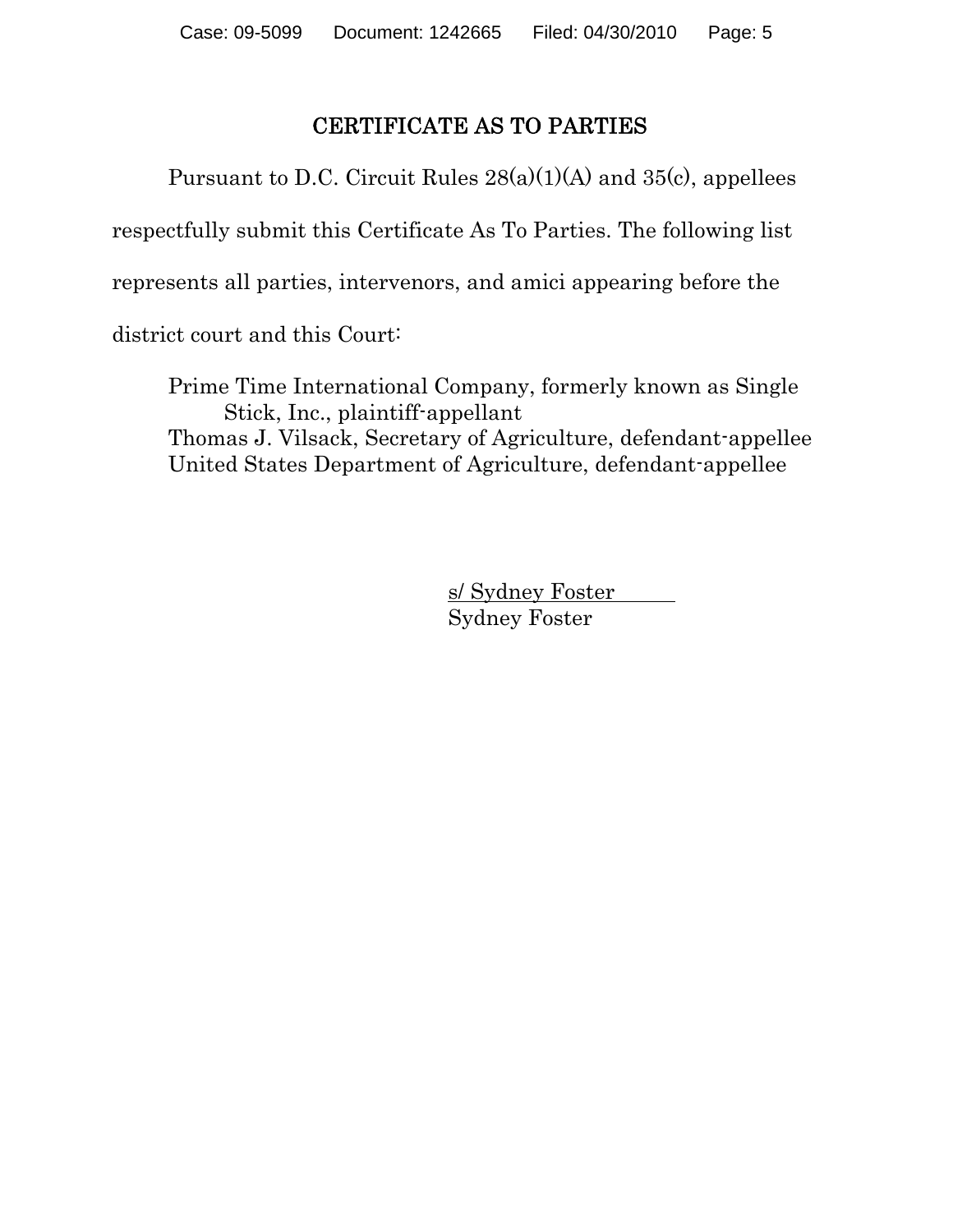### CERTIFICATE OF SERVICE

I hereby certify that on April 30, 2010, I filed and served the foregoing petition for panel rehearing with the Clerk of the Court by causing a copy to be electronically filed via the appellate CM/ECF system. I also hereby certify that on or before May 3, 2010, I will cause four copies to be delivered to the Court via hand delivery. I also hereby certify that the participants in the case are registered CM/ECF users and will be served via the CM/ECF system.

> s/ Sydney Foster Sydney Foster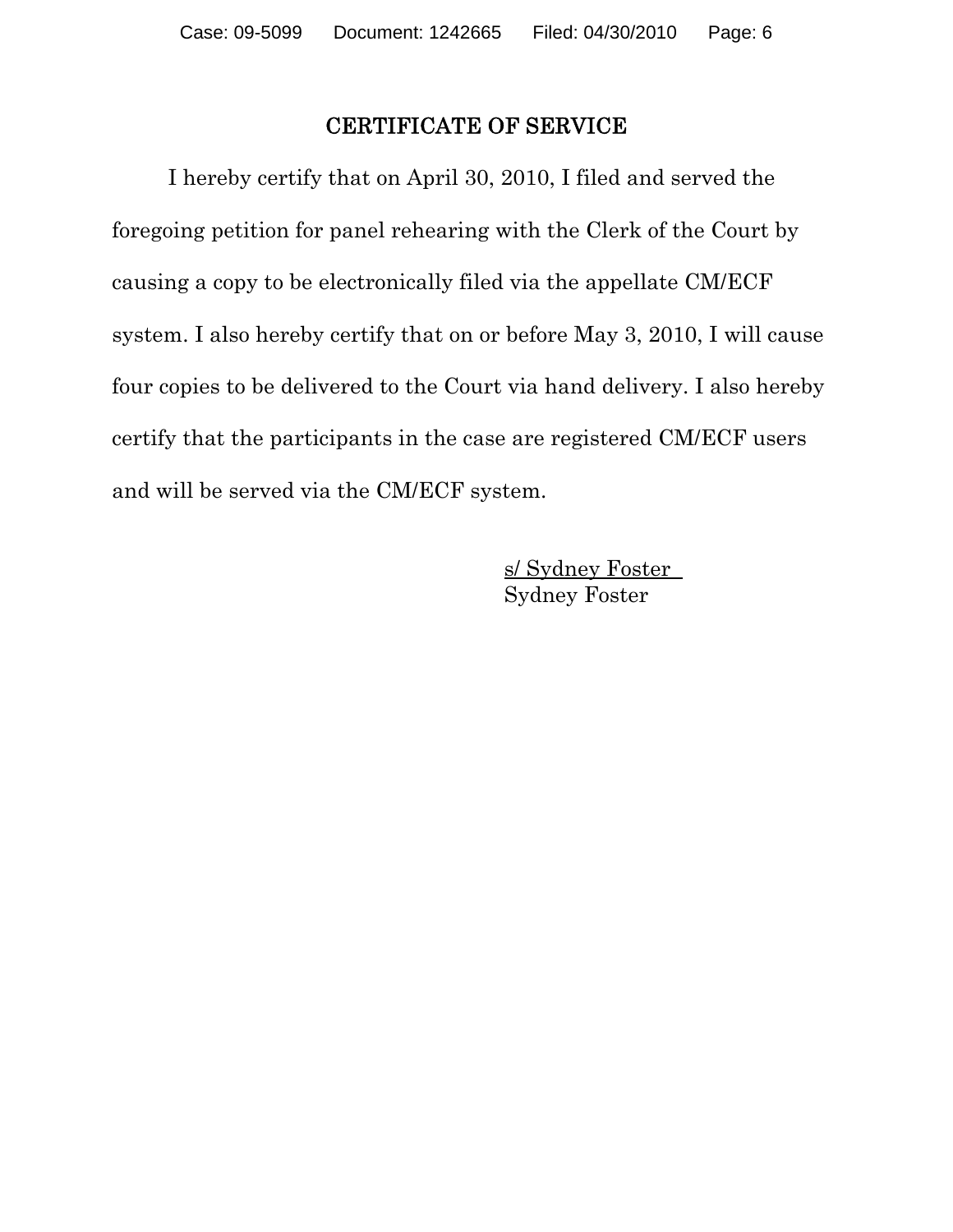Case: 09-5099 Document: 1242665 Filed: 04/30/2010 Page: 24

# EXHIBIT B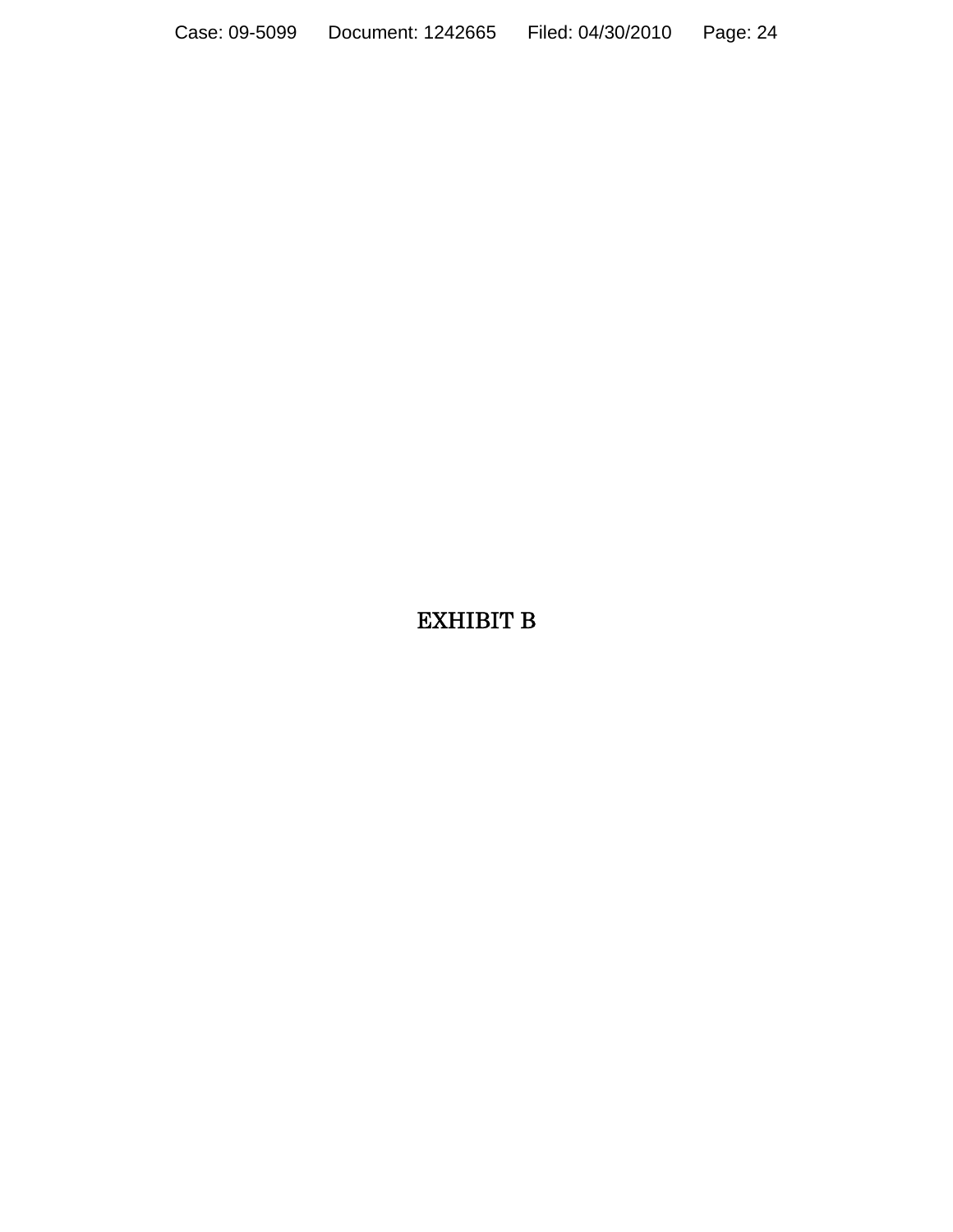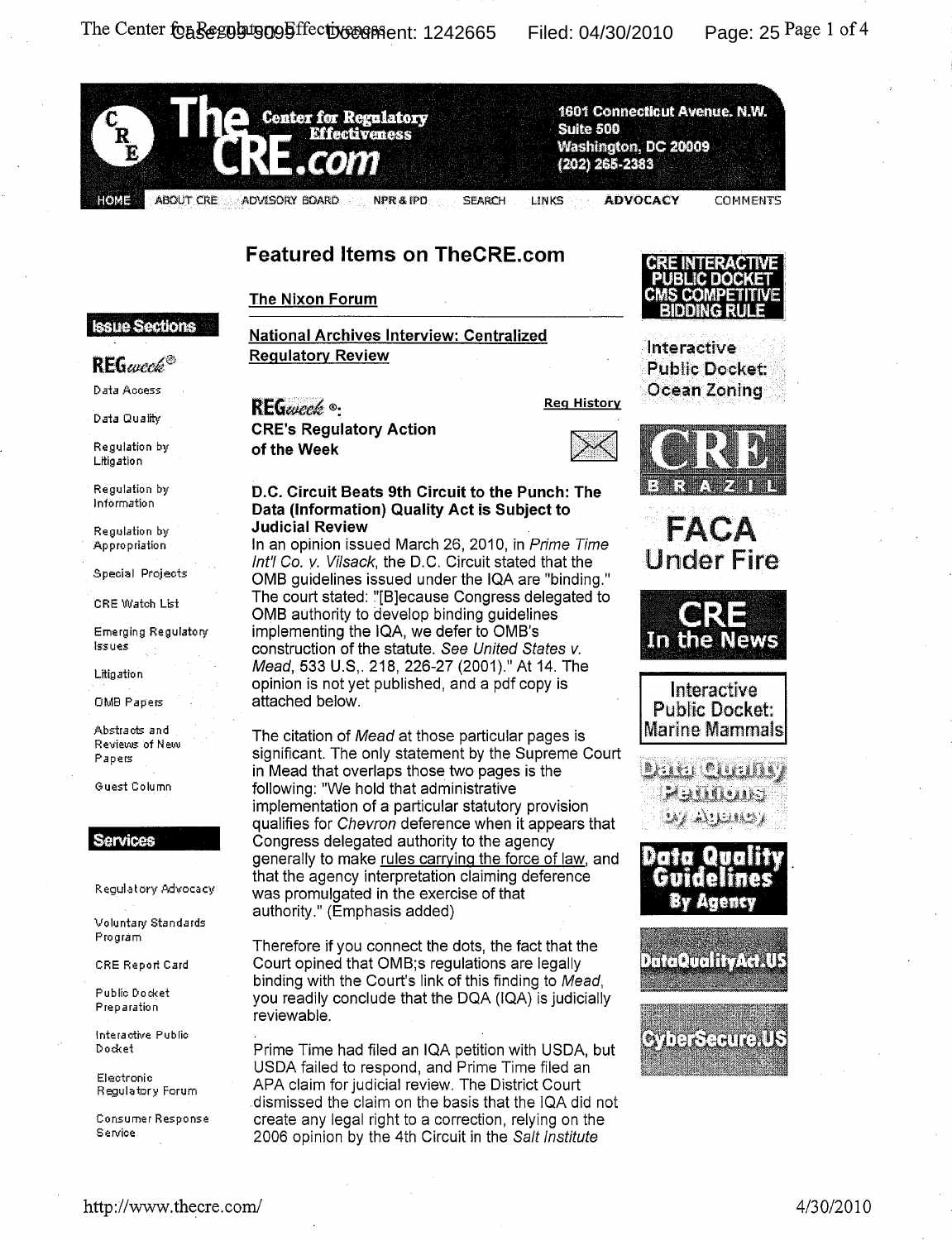

case and the District Court opinion in Americans for Safe Access v. HHS ("ASA"). The ASA case is currently on appeal in the 9th Circuit, with oral argument having taken place a year ago.

In Prime Time, the D.C. Circuit ignored the District Court opinion's reasoning and embraced a new Government argument that the substantive USDA action at issue was an "adjudication," and therefore specifically exempt from the IQA under the OMB guidelines.

The issue of whether the IQA guidelines and the IQA itself create legal rights that make agency actions subject to judicial review is at issue in the ASA case.

The D.C. Circuit's opinion is definitive and puts to rest the 4th Circuit's unexplained IQA decision in the Salt Institute case and will presumably have to be taken into account by the 9th Circuit.

It should be noted that the DC Circuit Court decision will not result in an avalanche of litigation for a number of reasons. The plaintiff must demonstrate standing which includes a demonstration of injury and redressability..

With respect to standing, claiming the contents of one report, when there might be many others in existence which address the same topics, is a cause of injury will constitute a challenge. With respect to redressability the plaintiff will have to identify an action the court can take to address its injury resulting from a report subsequent to its publicationboth of these tasks presents a significant challenge.

However, given that Tozzi v HHS expands the potential plaintiff base to include harm caused indirectly by third-parties, the potential for a wide range of injury claims will be considered by the courts. Nonetheless the standing arguments presented above will place a damper on legal actions unless the underlying DQA petitions comply with the letter of the law.

CRE believes that the Federal agencies have done an exemplary job in publishing their DQA guidelines and responding to the resultant requests for corrections. The Prime Time decision is definitive-in those few instances when federal agencies do not give an objective consideration to a well reasoned request for correction, the courts will.

• Click here to read court opinion

### Information Collection Request of the Week

### • The Forest Service Seeks Customer Feedback On PA's Grey Tower

The Department of Agriculture is seeking information